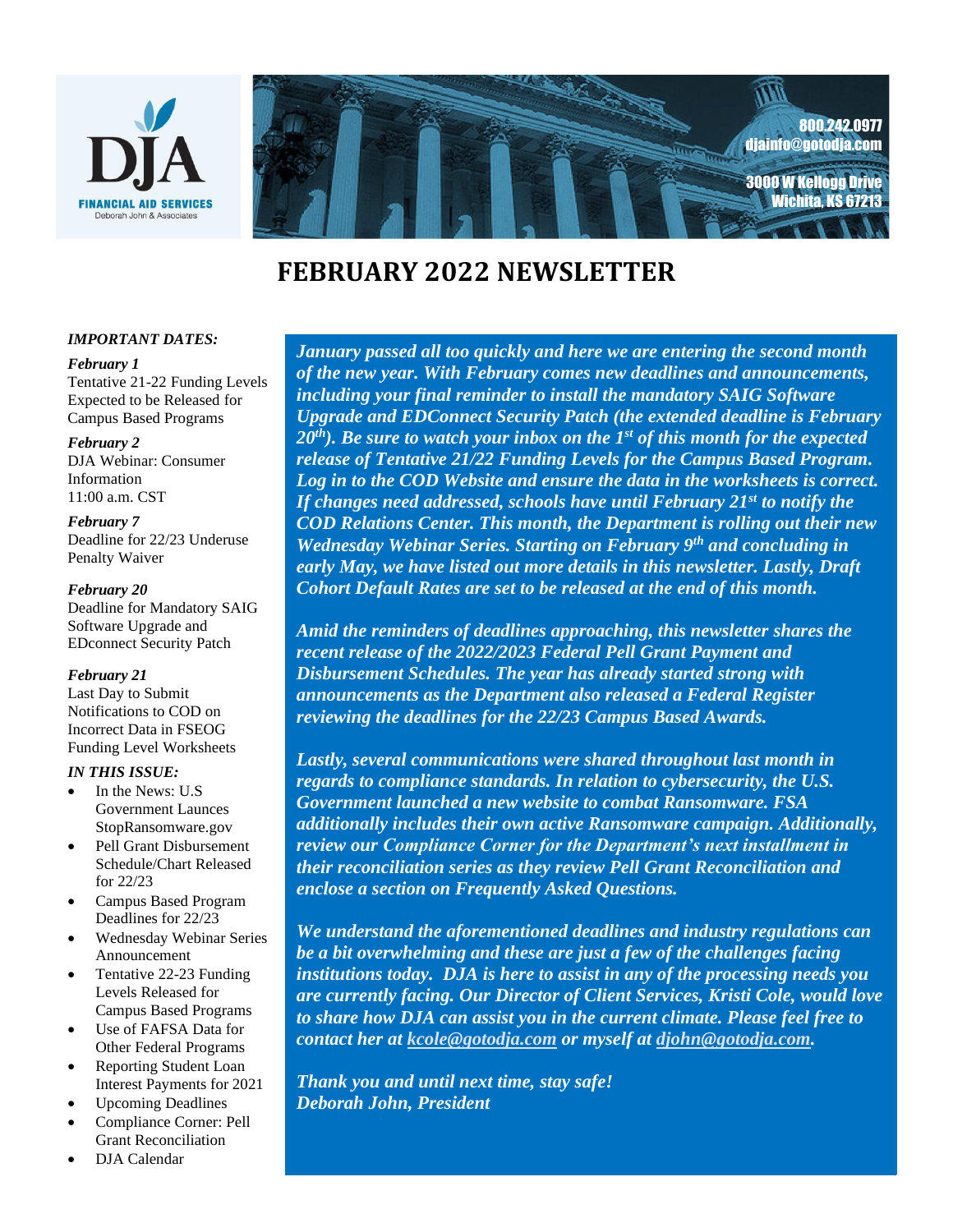## *IN THE NEWS: U.S. GOVERNMENT LAUNCHES STOPRANSOMWARE.GOV AS A NEW RESOURCE TO HELP PROTECT AMERICAN BUSINESSES AND COMMUNITIES FROM RANSOMWARE ATTACKS*

Mid-January of this year, the U.S. Government launched a website to help public and private organizations defend against the rise in ransomware cases. [StopRansomware.gov](http://stopransomware.gov/) is a collaborative government approach that gives one central location for ransomware resources and alerts. "The Department of Justice is committed to protecting Americans from the rise in ransomware attacks that we have seen in recent years," said Attorney General Merrick B. Garland of the Justice Department. "Along with our partners in and outside of government, and through our Ransomware and Digital Extortion Task Force, the Department is working to bring all our tools to bear against these threats. But we cannot do it alone. It is critical for business leaders across industries to recognize the threat, prioritize efforts to harden their systems and work with law enforcement by reporting these attacks promptly."

Federal Student Aid encourages Institutions of Higher Education and other organizations to use this new website to understand the threat of ransomware, mitigate risk, and know what steps to take in the event of an attack. [StopRansomware.gov](http://stopransomware.gov/) is an interagency resource that provides FSA partners and stakeholders with ransomware protection, detection, and response guidance that they can use on a single website. This includes ransomware alerts, reports, and resources from the Cybersecurity and Infrastructure Security Agency, the FBI, and other federal partners.

In an Electronic Announcement sharing the launch of the website, FSA also linked a previous posting containing additional ransomware information related to the education sector: [Active Ransomware Campaign](https://fsapartners.ed.gov/knowledge-center/library/electronic-announcements/2020-09-01/technology-security-alert-active-ransomware-campaign-targeting-education-institutions)  [Targeting Education Institutions.](https://fsapartners.ed.gov/knowledge-center/library/electronic-announcements/2020-09-01/technology-security-alert-active-ransomware-campaign-targeting-education-institutions)

[https://www.justice.gov/opa/pr/us-government-launches-first-one-stop-ransomware-resource](https://www.justice.gov/opa/pr/us-government-launches-first-one-stop-ransomware-resource-stopransomwaregov)[stopransomwaregov](https://www.justice.gov/opa/pr/us-government-launches-first-one-stop-ransomware-resource-stopransomwaregov)

[https://fsapartners.ed.gov/knowledge-center/library/electronic-announcements/2022-01-11/stopransomwaregov](https://fsapartners.ed.gov/knowledge-center/library/electronic-announcements/2022-01-11/stopransomwaregov-website-us-governments-one-stop-location-stop-ransomware)[website-us-governments-one-stop-location-stop-ransomware](https://fsapartners.ed.gov/knowledge-center/library/electronic-announcements/2022-01-11/stopransomwaregov-website-us-governments-one-stop-location-stop-ransomware)

## *2022-23 FEDERAL PELL GRANT PAYMENT AND DISBURSEMENT SCHEDULES RELEASED*

In a Dear Colleague Letter dated January 31, 2022 the PDF and Excel versions of the Payment and Disbursement Schedules for determining Federal Pell Grant awards for the 2022-2023 award year (July 1, 2022 through June 30, 2023) for full-time, three-quarter-time, half-time, and less-than-half-time students. As a reminder, all 2022-2023 Federal Pell Grant awards must be based on the schedules attached to this letter. With the release of the 2022-23 Free Application for Federal Student Aid (FAFSA) on October 1, 2021, the Department is providing the Pell Grant Payment and Disbursement Schedules so that institutions may inform students and their families of their potential eligibility for a Federal Pell Grant.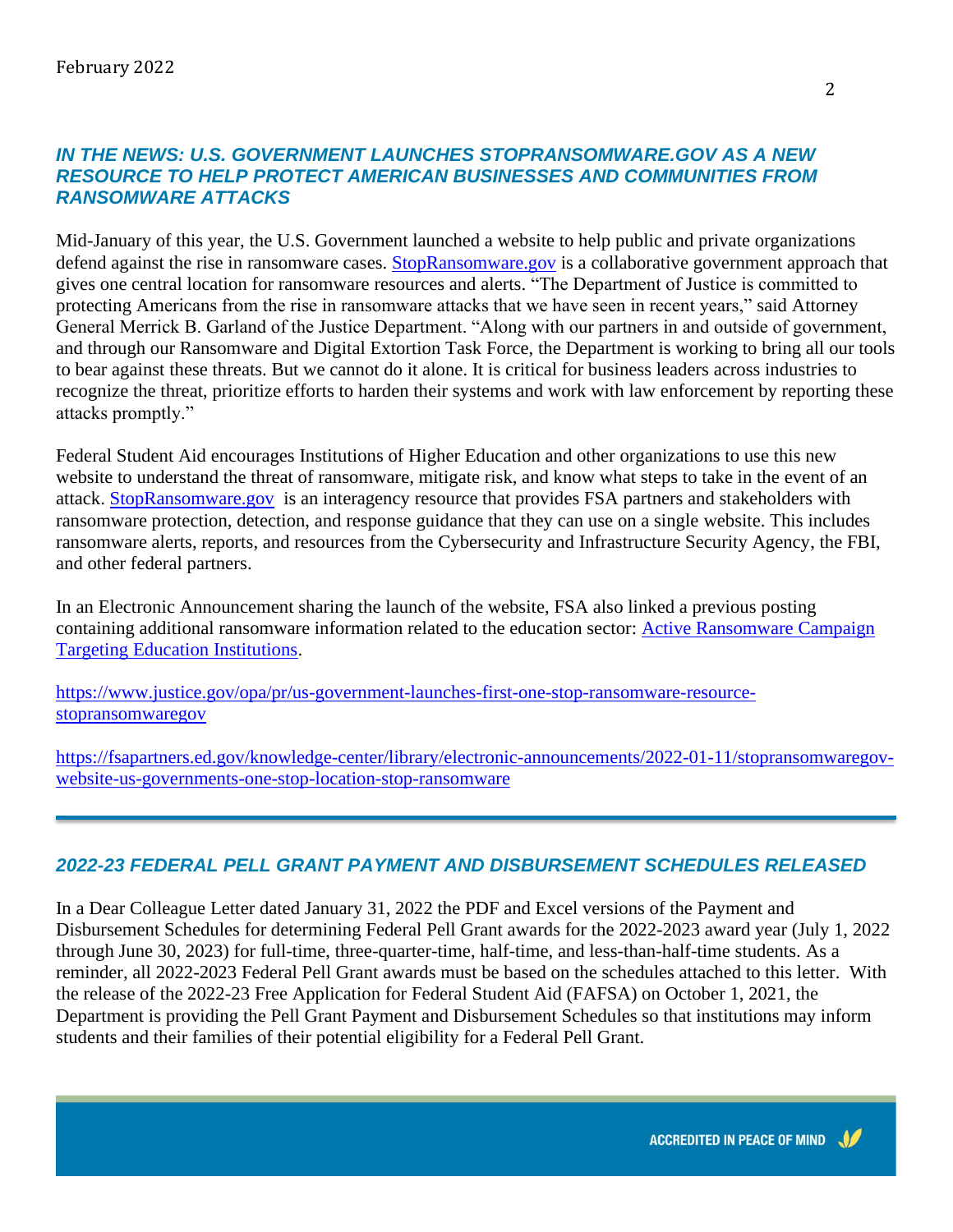On Dec. 3, the President signed Public Law 117-70, making further continuing appropriations for the fiscal year ending Sept. 30, 2022, and for other purposes. Under these continuing appropriations, for the 2022-2023 award year, the maximum Pell Grant award remains fixed at \$6,495 and the corresponding maximum Pell Grant eligible expected family contribution (EFC) remains fixed at 5846. This situation could change at any time pending further action by Congress.

FSA will publish the 2022-2023 Federal Pell Grant Payment and Disbursement Schedules by Feb. 1 in accordance with section 482 of the Higher Education Act of 1965, as amended (HEA). Nevertheless, schools should be aware that the funding currently made available under P.L. 117-70 expires on Feb. 18, 2022, unless Congress acts to extend it. That law's Pell Grant appropriation, or a similar measure, must be extended through Sept. 30, 2022, in order to fund the award levels described above for all eligible students in 2022-2023. If Congress acts to modify the current maximum award for 2022-2023, we will publish revised schedules. Under section 401(b)(4) of the HEA, the minimum Pell Grant award is 10 percent of the maximum award amount for the award year. Because mid-points are used in both the EFC columns and the cost of attendance (COA) rows in constructing the schedules, the actual 2022-2023 award year minimum scheduled award amount will be \$650.

Although \$6,495 is the maximum Pell Grant scheduled award for the 2022-23 award year, a student may be eligible to receive Pell Grant funds for up to 150 percent of the student's Pell Grant scheduled award for an award year. To be eligible for the additional Pell Grant funds, the student must be otherwise eligible to receive Pell Grant funds for the payment period and must be enrolled at least as a half-time student, as defined in 34 CFR 668.2(b), during the payment period for which the student receives the additional Pell Grant funds in excess of 100 percent of the students Pell Grant scheduled award. To learn more, see Dear Colleague Letter [GEN-17-06.](https://fsapartners.ed.gov/knowledge-center/library/dear-colleague-letters/2017-06-19/gen-17-06-subject-implementation-year-round-pell-grants)

As a reminder, in using the schedules to award a Federal Pell Grant to a student, the full nine-month EFC must always be used, regardless of the student's actual period of attendance. Also, the Title IV COA to be used is always based on the costs for a full-time student for a full academic year, regardless of the actual enrollment status or actual time the student will be enrolled during the award year. Please note also that the statutory restrictions of using only certain cost components in constructing a COA in some circumstances still apply. For example, for a less-than-half-time student, the COA includes only cost components for tuition and fees, books, supplies, transportation, room and board for a limited time period, and dependent care expenses. For more information on these COA restrictions, please refer to Volume 3, Chapter 2, of the [Federal Student Aid](https://fsapartners.ed.gov/knowledge-center/fsa-handbook)  [Handbook.](https://fsapartners.ed.gov/knowledge-center/fsa-handbook)

A student's eligibility to receive a Federal Pell Grant award may be limited by section 401(c)(5) of the HEA, which limits lifetime Pell Grant eligibility to 12 semesters (or its equivalent). School's should review information on Pell Grant eligibility determinations and the Lifetime Eligibility Used (LEU) limit posted on the [Knowledge Center](https://fsapartners.ed.gov/knowledge-center) website. For more information on the LEU limitation, see Dear Colleague Letter [GEN-](https://fsapartners.ed.gov/knowledge-center/library/dear-colleague-letters/2013-05-16/gen-13-14-subject-federal-pell-grant-duration-eligibility-and-lifetime-eligibility-used)[13-14](https://fsapartners.ed.gov/knowledge-center/library/dear-colleague-letters/2013-05-16/gen-13-14-subject-federal-pell-grant-duration-eligibility-and-lifetime-eligibility-used) and Volume 3, Chapter 3 of the [Federal Student Aid Handbook.](https://fsapartners.ed.gov/knowledge-center/fsa-handbook)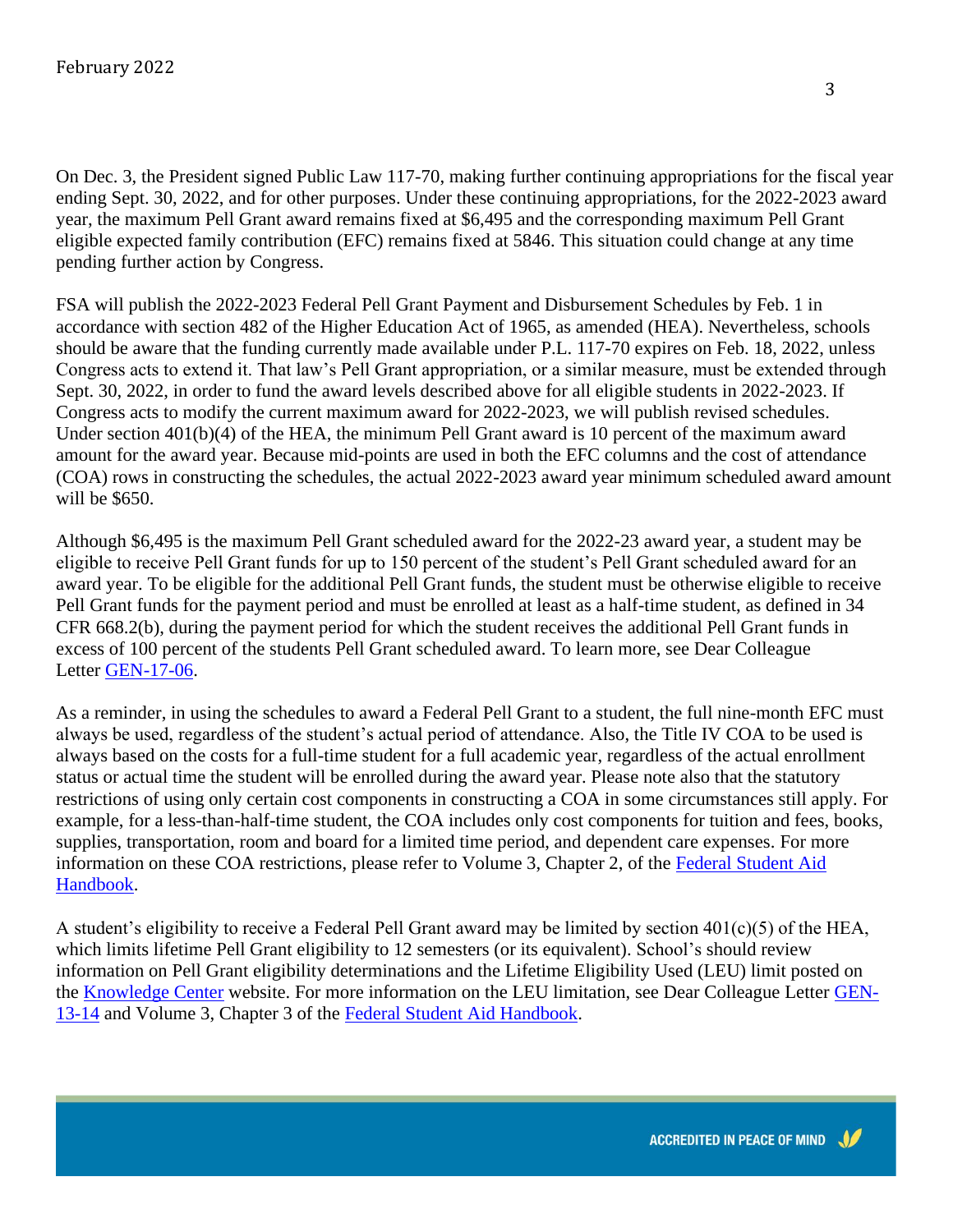Additionally, FSA advises institutions should also be aware of guidance on the Children of Fallen Heroes Scholarship, which extends maximum Federal Pell Grant eligibility for certain students who have a Pell Granteligible EFC and who had a parent or guardian die while serving as a public safety officer. See the Electronic Announcement published on [November 19, 2018](https://fsapartners.ed.gov/knowledge-center/library/electronic-announcements/2018-11-19/general-subject-children-fallen-heroes-scholarship-act) to learn more about this scholarship.

In future electronic announcements, FSA will address system, web, and software modifications that will reflect the 2022-2023 Pell Grant Payment and Disbursement Schedules. These include changes to the Central Processing System (CPS), the Institutional Student Information Record (ISIR) Analysis Tool, the Common Origination and Disbursement (COD) System, and the EDExpress for Windows software.

\*\*DJA Clients: Our team is working diligently to get these schedules updated in our NewLeaf software and other related programs. We will send out client correspondence once those changes have been made.

[https://fsapartners.ed.gov/knowledge-center/library/dear-colleague-letters/2022-01-31/2022-2023-federal-pell](https://fsapartners.ed.gov/knowledge-center/library/dear-colleague-letters/2022-01-31/2022-2023-federal-pell-grant-payment-and-disbursement-schedules)[grant-payment-and-disbursement-schedules](https://fsapartners.ed.gov/knowledge-center/library/dear-colleague-letters/2022-01-31/2022-2023-federal-pell-grant-payment-and-disbursement-schedules)

## *CAMPUS BASED PROGRAM DEADLINES FOR 2022-23*

A Federal Register was released on January 26, 2021 detailing the deadlines for the 2021-2022 Award Year for the Campus Based Programs.

| <b>What Does an Institution</b><br>Submit?                                                                                                                                      | How is it Submitted?                                                                                                                        | What is the<br>deadline for<br>Submission? |
|---------------------------------------------------------------------------------------------------------------------------------------------------------------------------------|---------------------------------------------------------------------------------------------------------------------------------------------|--------------------------------------------|
| 1. The Campus-Based<br><b>Reallocation Form designated</b><br>for the return of 2021-2022<br>funds and the request for<br>supplemental FWS funds for the<br>2022-23 award year. | The Reallocation Form must be submitted electronically<br>through the Common Origination and Disbursement<br>website at https://cod.ed.gov. | Monday, August 15,<br>2022.                |

#### **2021-2022 Award Year Deadline**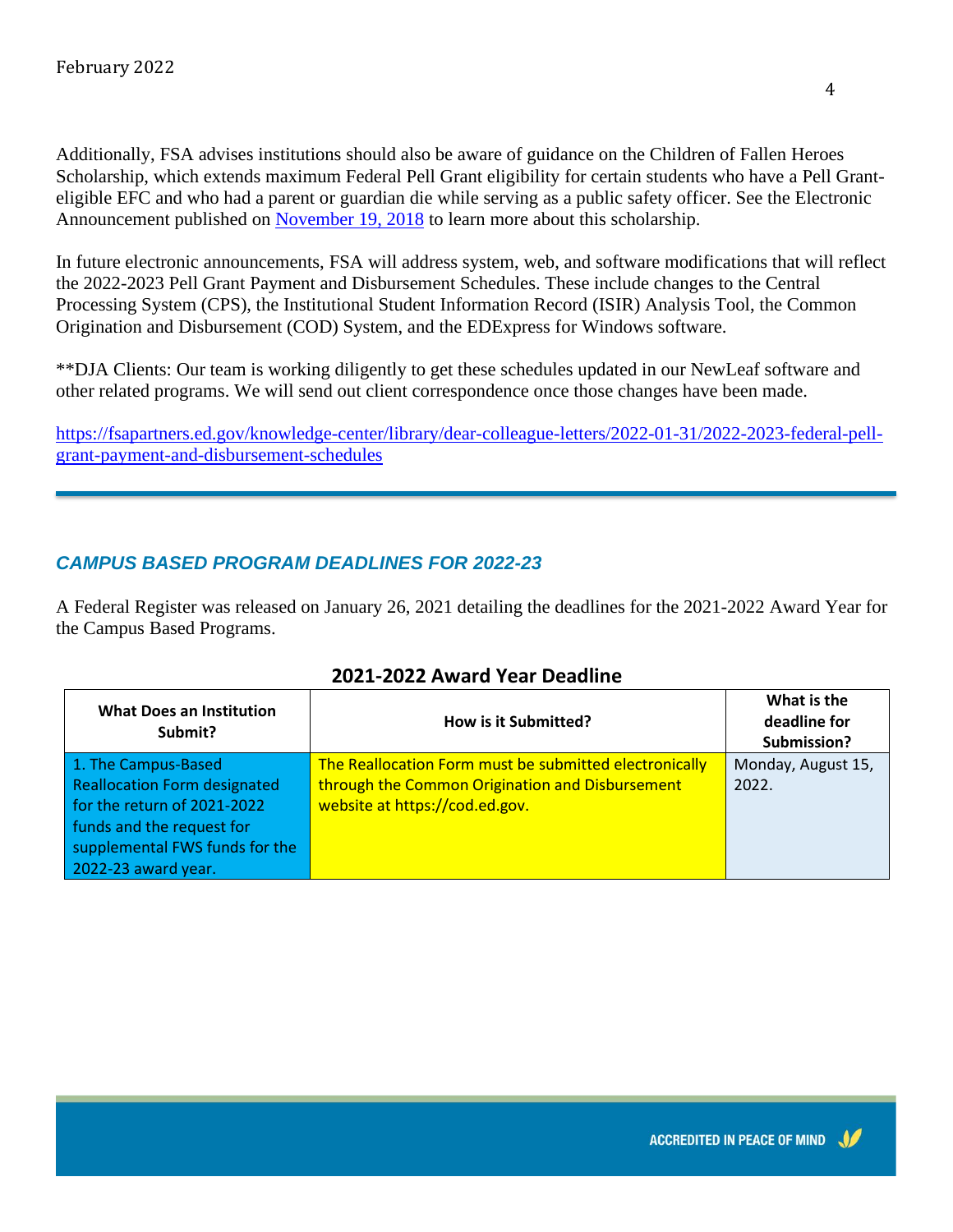| 2. The 2023-24 FISAP (reporting<br>2021-22 expenditure data and<br>requesting funds for 2022-23).                                | The FISAP must be submitted electronically through the<br><b>Common Origination and Disbursement website at</b><br>https://cod.ed.gov. The FISAP signature page must be<br>signed by the institution's Chief Executive Officer with an<br>original signature and mailed to: FISAP Administrator,<br>U.S. Department of Education, P.O. Box 9003, Niagara<br>Falls, NY 14302. For overnight delivery mail to: FISAP<br>Administrator, 2429 Military Road, Suite 200, Niagara<br>Falls, NY 14304.                                                                                                                                                                                                  | Friday, September<br>30, 2022. |
|----------------------------------------------------------------------------------------------------------------------------------|--------------------------------------------------------------------------------------------------------------------------------------------------------------------------------------------------------------------------------------------------------------------------------------------------------------------------------------------------------------------------------------------------------------------------------------------------------------------------------------------------------------------------------------------------------------------------------------------------------------------------------------------------------------------------------------------------|--------------------------------|
| 3. The Work Colleges Program<br>Report of 2021-22 award year<br>expenditures.                                                    | The Work Colleges Program Report of Expenditures must<br>be submitted electronically through the Common<br>Origination and Disbursement website at https://<br>cod.ed.gov. The signature page must be signed by the<br>institution's Chief Executive Officer with an original<br>signature and sent to the U.S. Department of Education<br>using one of the following methods: Hand deliver to: U.S.<br>Department of Education, Federal Student Aid, Grants &<br>Campus-Based Division, 830 First Street NE, Room 62B1,<br><b>ATTN: Work Colleges Coordinator, Washington, DC</b><br>20002, or Mail to: The address listed above for hand<br>delivery. However, please use ZIP Code 20202-5453. | Friday, September<br>30, 2022. |
| 4. The 2021-22 Financial<br><b>Assistance for Students with</b><br><b>Intellectual Disabilities</b><br><b>Expenditure Report</b> | The Financial Assistance for Students with Intellectual<br>Disabilities Expenditure Report must be submitted<br>electronically through the Common Origination and<br>Disbursement website at https://cod.ed.gov. The<br>signature page must be signed by the institution's Chief<br>Executive Officer with an original signature and sent to<br>the U.S. Department of Education using one of the<br>following methods: mail to FISAP Administrator, U.S.<br>Department of Education, P.O. Box 9003, Niagara Falls,<br>NY 14302. For overnight delivery mail to: FISAP<br>Administrator, 2429 Military Road, Suite 200, Niagara<br>Falls, NY 14304.                                              | Friday, September<br>30, 2022. |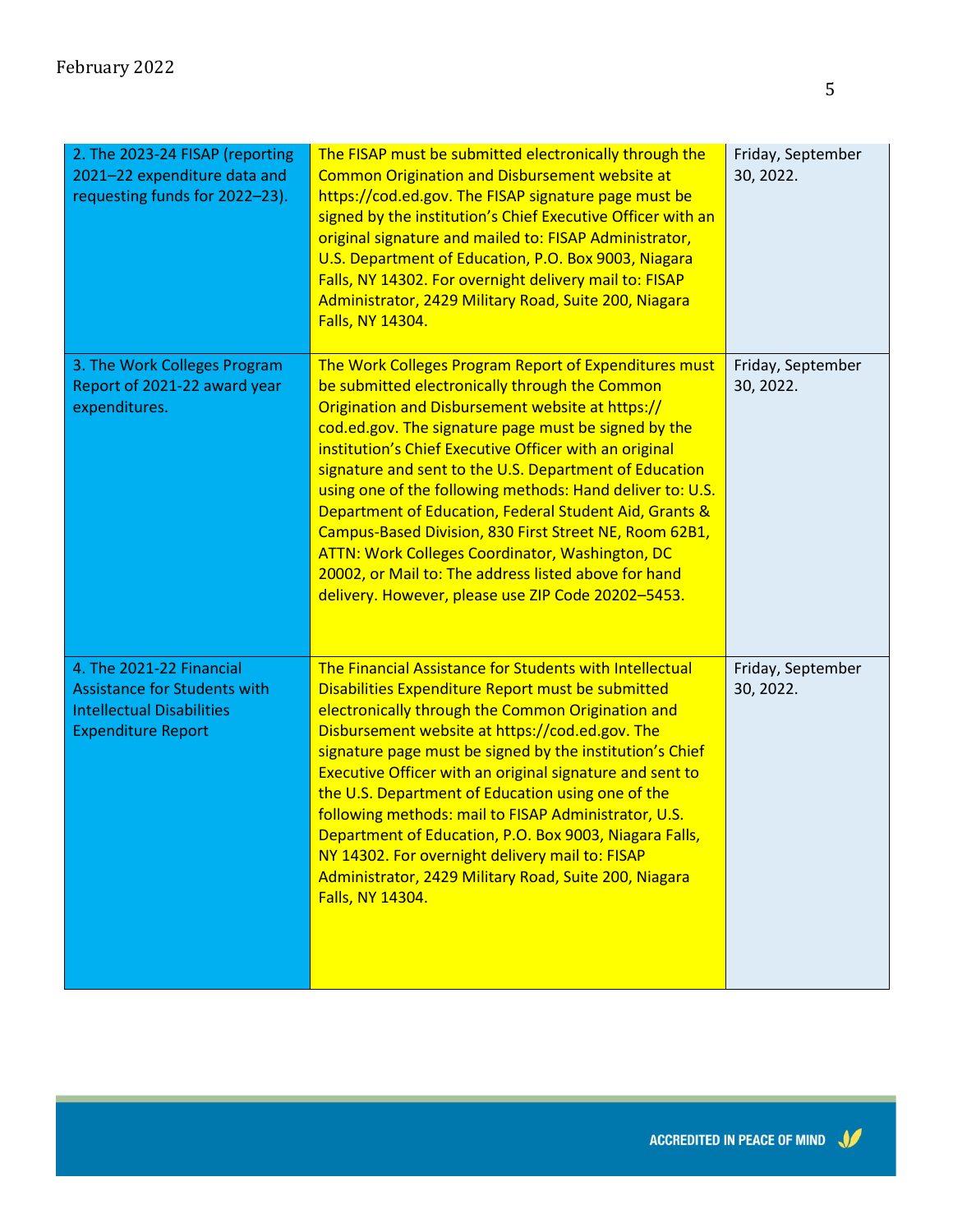| 5. NEW The Institutional<br><b>Application and Agreement for</b><br>Participation in the Work<br>Colleges Program for the 2023-<br>24 award year - NEW applicants<br>only | The application and agreement must be submitted<br>electronically through the Common Origination and<br>Disbursement website at https://cod.ed.gov The<br>signature page must be signed by the institution's chief<br>executive officer with an original signature and sent with<br>all application documents to the U.S. Department of<br>Education using one of the following methods:<br>Hand deliver to: U.S. Department of Education, Federal<br><b>Student Aid, Grants &amp; Campus-Based Division, 830 First</b><br>Street NE, Room 62B1, ATTN: Work Colleges<br>Coordinator, Washington, DC 20002, or<br>Mail to: The address listed above for hand delivery.<br>However, please use ZIP Code 20202-5453 |                                 |
|---------------------------------------------------------------------------------------------------------------------------------------------------------------------------|------------------------------------------------------------------------------------------------------------------------------------------------------------------------------------------------------------------------------------------------------------------------------------------------------------------------------------------------------------------------------------------------------------------------------------------------------------------------------------------------------------------------------------------------------------------------------------------------------------------------------------------------------------------------------------------------------------------|---------------------------------|
| 6. 2023-24 FISAP Edit<br>Corrections.                                                                                                                                     | <b>FISAP Edit Corrections must be submitted electronically</b><br>through the Common Origination and Disbursement<br>website at https://cod.ed.gov.                                                                                                                                                                                                                                                                                                                                                                                                                                                                                                                                                              | Thursday, December<br>15, 2022. |
| 7. The 2023-24 Perkins Cash on<br>Hand Update as of October 31,<br>2022.                                                                                                  | The Perkins Cash on Hand Update must be submitted<br>electronically through the Common Origination and<br>Disbursement website at https://cod.ed.gov.                                                                                                                                                                                                                                                                                                                                                                                                                                                                                                                                                            | Thursday, December<br>15, 2022. |
| 8. Request for a waiver of the<br>2023-24 award year penalty for<br>the underuse of 2021-22 award<br>year funds.                                                          | The request for the waiver of penalty for underuse of<br>funds and the justification must be submitted<br>electronically through the Common Origination and<br>Disbursement website at https://cod.ed.gov.                                                                                                                                                                                                                                                                                                                                                                                                                                                                                                       | Monday, February 6,<br>2023     |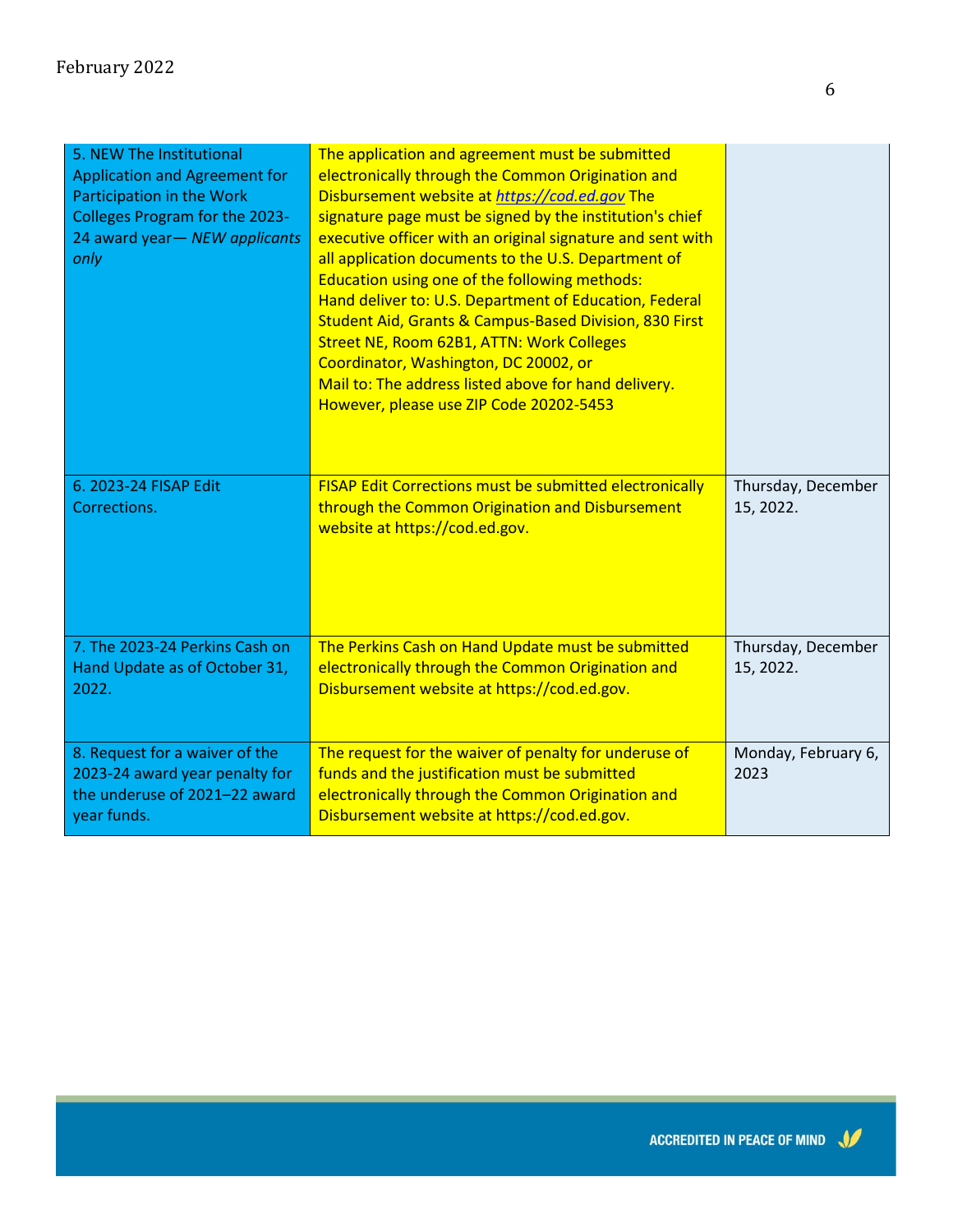| 9. The Institutional Application<br>and Agreement for Participation<br>in the Work Colleges Program<br>for the 2023-24 award<br>year-RETURNING applicants<br>only | The application and agreement must be submitted<br>electronically through the Common Origination and<br>Disbursement website at https://cod.ed.gov The<br>signature page must be signed by the institution's chief<br>executive officer with an original signature and mailed<br>to: FISAP Administrator, U.S. Department of Education,<br>P.O. Box 9003, Niagara Falls, NY 14302<br>For overnight delivery, mail to: FISAP Administrator,<br>2429 Military Road, Suite 200, Niagara Falls, NY 14304 | Monday, March 6,<br>2023. |
|-------------------------------------------------------------------------------------------------------------------------------------------------------------------|------------------------------------------------------------------------------------------------------------------------------------------------------------------------------------------------------------------------------------------------------------------------------------------------------------------------------------------------------------------------------------------------------------------------------------------------------------------------------------------------------|---------------------------|
| 10. Request for a waiver of the<br><b>FWS Community Service</b><br><b>Expenditure Requirement for</b><br>the 2022-23 award year                                   | The request for the waiver of FWS Community Service<br><b>Expenditure Requirement must be submitted</b><br>electronically through the Common Origination and<br>Disbursement website at https://cod.ed.gov.                                                                                                                                                                                                                                                                                          | Monday, April 24,<br>2023 |

Notes: The deadline for electronic submissions is 11:59:00 p.m. (Eastern Time) on the applicable deadline date. Transmissions must be completed and accepted by 11:59:00 p.m. to meet the deadline. Paper documents that are sent through the U.S. Postal Service must be postmarked or you must have a mail receipt stamped by the applicable deadline date. Paper documents that are delivered by a commercial courier must be received no later than 4:30:00 p.m. (Eastern Time) on the applicable deadline date. The Secretary may consider on a case-by-case basis the effect that a major disaster, as defined in section 102(2) of the Robert T. Stafford Disaster Relief and Emergency Assistance Act (42 U.S.C. 5122(2)), or another unusual circumstance has on an institution in meeting the deadlines.

[https://www.federalregister.gov/documents/2022/01/31/2022-01897/federal-perkins-loan-federal-work-study](https://www.federalregister.gov/documents/2022/01/31/2022-01897/federal-perkins-loan-federal-work-study-and-federal-supplemental-educational-opportunity-grant)[and-federal-supplemental-educational-opportunity-grant](https://www.federalregister.gov/documents/2022/01/31/2022-01897/federal-perkins-loan-federal-work-study-and-federal-supplemental-educational-opportunity-grant)

## *FSA ANNOUNCES LIVE INTERNET WEBINARS- WEDNESDAY WEBINAR MINI SERIES, FEBRUARY- MAY 2022*

In a Dear Colleague letter published on January 14, 2022, FSA announced their upcoming Wednesday Webinar Series, a series of live, two-hour webinars which will cover a variety of topics related to the Title IV programs. Kicking off on Wednesday February 9<sup>th</sup>, the webinars will provide the most recent guidance from the U.S. Department of Education (the Department) and the office of Federal Student Aid, including statutory and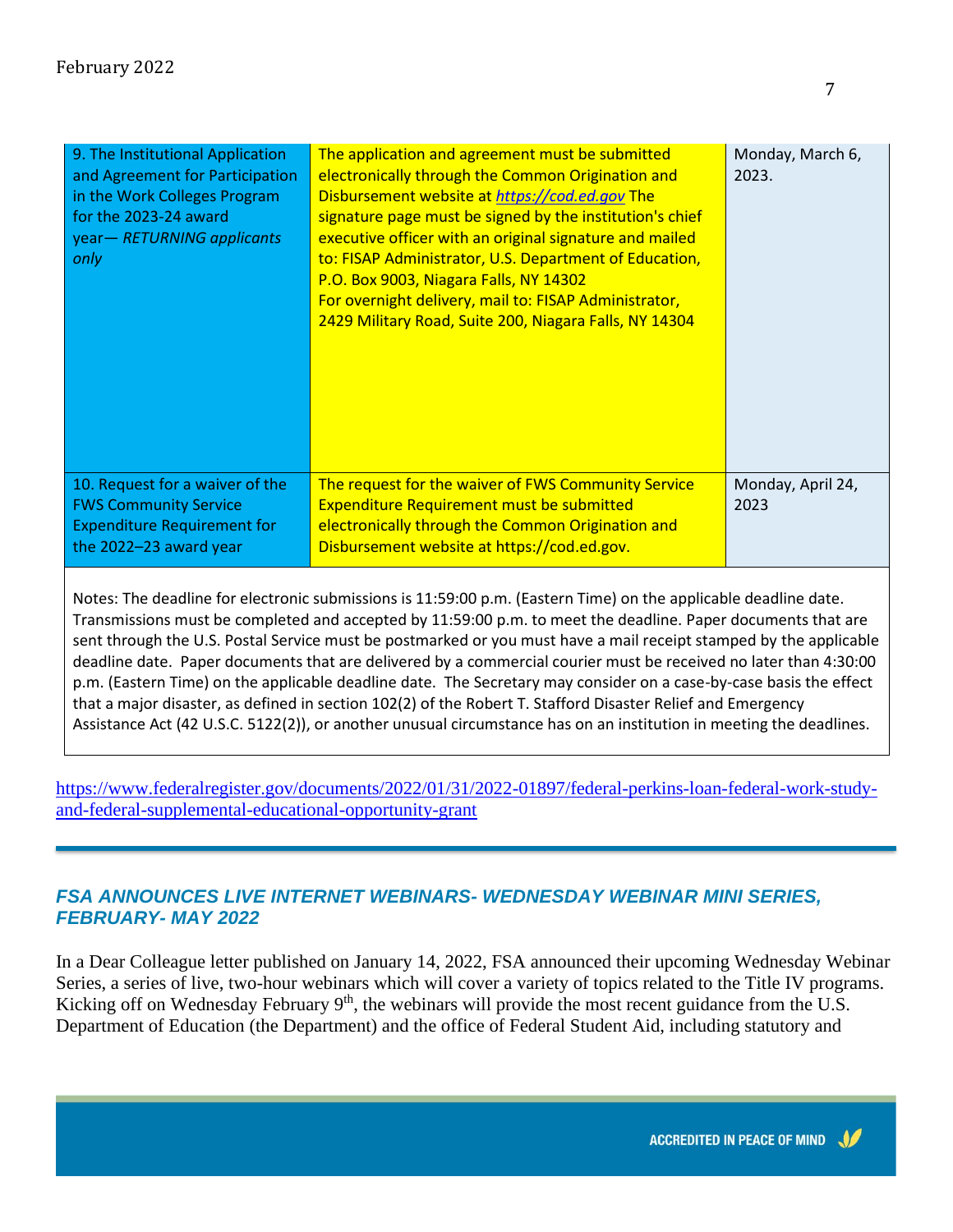regulatory updates. Operational information and reminders will also be shared. Participants will be able to ask questions by typing them into the chat during the webinar and a live Q&A session will follow each presentation.

Federal Student Aid staff will present the first seven webinars in this occasional series in February–May 2022. More webinars that will address topics of interest to the financial aid community will be added in the future.

You do not need to register for the webinars in this series. Participation will be available on a first come, firstserved basis and we can accommodate up to 10,000 attendees in each session.

Refer to the schedule below for more information about each webinar. Be sure to add these to add the sessions you would like to attend to your calendar now!

#### **Wednesday Webinar Series Schedule**

All sessions are scheduled for 1–3 p.m. Eastern time (ET).

| Wednesday, February 9, 2022  | February Federal Update                  |
|------------------------------|------------------------------------------|
| Wednesday, February 23, 2022 | Verification                             |
| Wednesday, March 9, 2022     | Professional Judgment                    |
| Wednesday, March 23, 2022    | R <sub>2</sub> T <sub>4</sub> Essentials |
| Wednesday, April 6, 2022     | R2T4 Modules                             |
| Wednesday, April 20, 2022    | Conflicting Information                  |
| Wednesday, May 4, 2022       | May Federal Update                       |

For further descriptions of each session and links to attend, please visit the complete Electronic Announcement here: [https://fsapartners.ed.gov/knowledge-center/library/dear-colleague-letters/2022-01-14/live-internet](https://fsapartners.ed.gov/knowledge-center/library/dear-colleague-letters/2022-01-14/live-internet-webinars-wednesday-webinar-series-february-may-2022)[webinars-wednesday-webinar-series-february-may-2022](https://fsapartners.ed.gov/knowledge-center/library/dear-colleague-letters/2022-01-14/live-internet-webinars-wednesday-webinar-series-february-may-2022)

## *TENTATIVE 22-23 FUNDING LEVELS RELEASED FOR CAMPUS BASED PROGRAMS*

Tentative funding levels and corresponding worksheets for the Federal Work-Study (FWS) Program and the Federal Supplemental Educational Opportunity Grant (FSEOG) Program for the 2022–23 award year (July 1, 2022, through June 30, 2023) will be posted to the [Common Origination and Disbursement \(COD\) website](https://cod.ed.gov/cod/LoginPage) by Feb. 1, 2022. These tentative funding levels are determined in accordance with the *Higher Education Act of 1965*, as amended (*HEA*).

As of the date of this announcement (01/25/22), appropriations for the 2022–23 Campus-Based Programs have not been determined. Thus, the 2022–23 award year Campus-Based tentative award funding levels have been based on the amounts contained in the 2021–22 award year appropriations. The 2022–23 final award allocations may be delayed or revised depending upon the outcome of the appropriations process.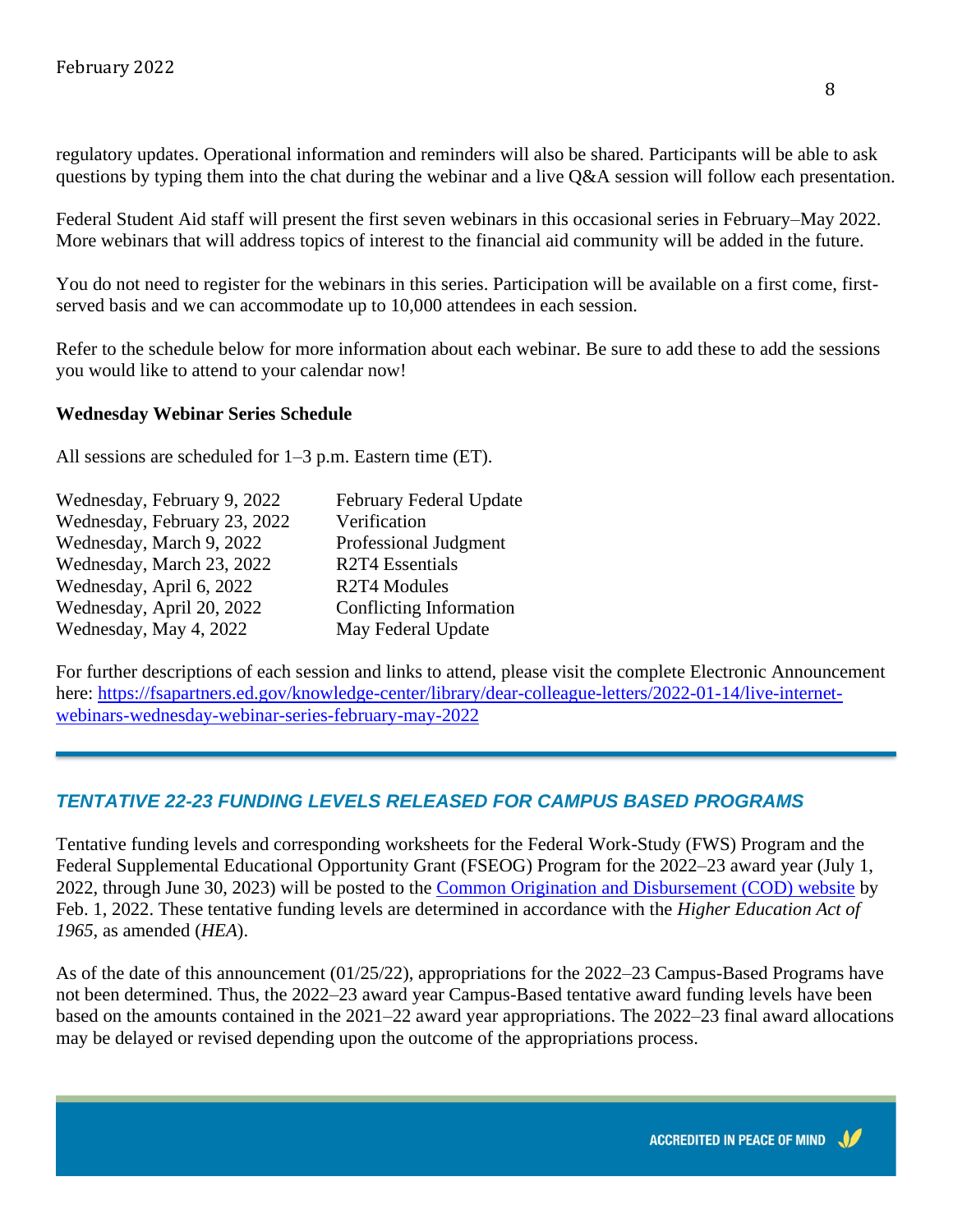Attached to this announcement (see link below) is an explanation of the calculation of the tentative funding level in the worksheet for each of the FWS and FSEOG programs.

Schools will be notified by email that their tentative funding levels and worksheets are available on the [COD](https://cod.ed.gov/)  [website.](https://cod.ed.gov/) Emails are sent to the school's Financial Aid Administrator, as provided in the school's most recently submitted Fiscal Operations Report and Application to Participate (FISAP) or the FAA listed on the "School Information" page in the Campus-Based section of the [COD website.](https://cod.ed.gov/) To access the worksheets:

- Log in to the [COD website](https://cod.ed.gov/) and from the School tab, select Campus-Based from the left menu
- Select the "Self Service" option from the left menu, then "Notifications"

Review the school's worksheets carefully (especially if your school recently completed a change of affiliation/merger). If the data in the worksheets is not correct and/or the tentative funding levels are inconsistent with prior year funding levels, notify the COD School Relations Center at the number below as soon as possible, and **no later than Feb. 21, 2022.**

#### **Reductions in Allocation Funding Levels due to Prior Year Underuse**

In accordance with sections 413D(d)(2) and 442(d)(2) of the *HEA*, if a school returns more than 10% of its FWS or FSEOG allocation, for an award year, the allocation for the second succeeding award year for that program is reduced by the dollar amount returned from the earlier year. A school can determine if its 2022–23 funding level was reduced because of the underuse of 2020–21 funding by reviewing the worksheet lines labeled "Under Used Percentage" and "Allocation Reduction".

The *HEA* also provides that the Secretary can waive the underuse penalty for a school if its enforcement would be contrary to the interests of the affected Campus-Based program. A request for a waiver of any 2022–23 award year penalty for the underuse of 2020–21 award year funds should be submitted to the U.S. Department of Education (the Department) using the "Forms and Waivers" page on the [COD website.](https://cod.ed.gov/) Requests must be submitted no later than 11:59 p.m. Eastern time (ET) on Feb. 7, 2022. For more information about the underuse waiver process, see the [Jan. 7, 2022 Electronic Announcement](https://fsapartners.ed.gov/knowledge-center/library/electronic-announcements/2022-01-07/reminder-deadline-2022-23-underuse-penalty-waiver-campus-based-programs-feb-7-2022) published on the Knowledge Center.

#### **FISAP Edits Required for Additional Locations Not Eligible by March 1, 2022**

Schools were permitted to include data in the application portion of the FISAP for students enrolled in additional locations that had not yet received eligibility determinations by the Oct. 1, 2021, FISAP submission date. If a school does not receive an eligibility letter and Program Participation Agreement from the Department by March 1, 2022, for the newly listed locations, it must submit revised FISAP data using the COD website no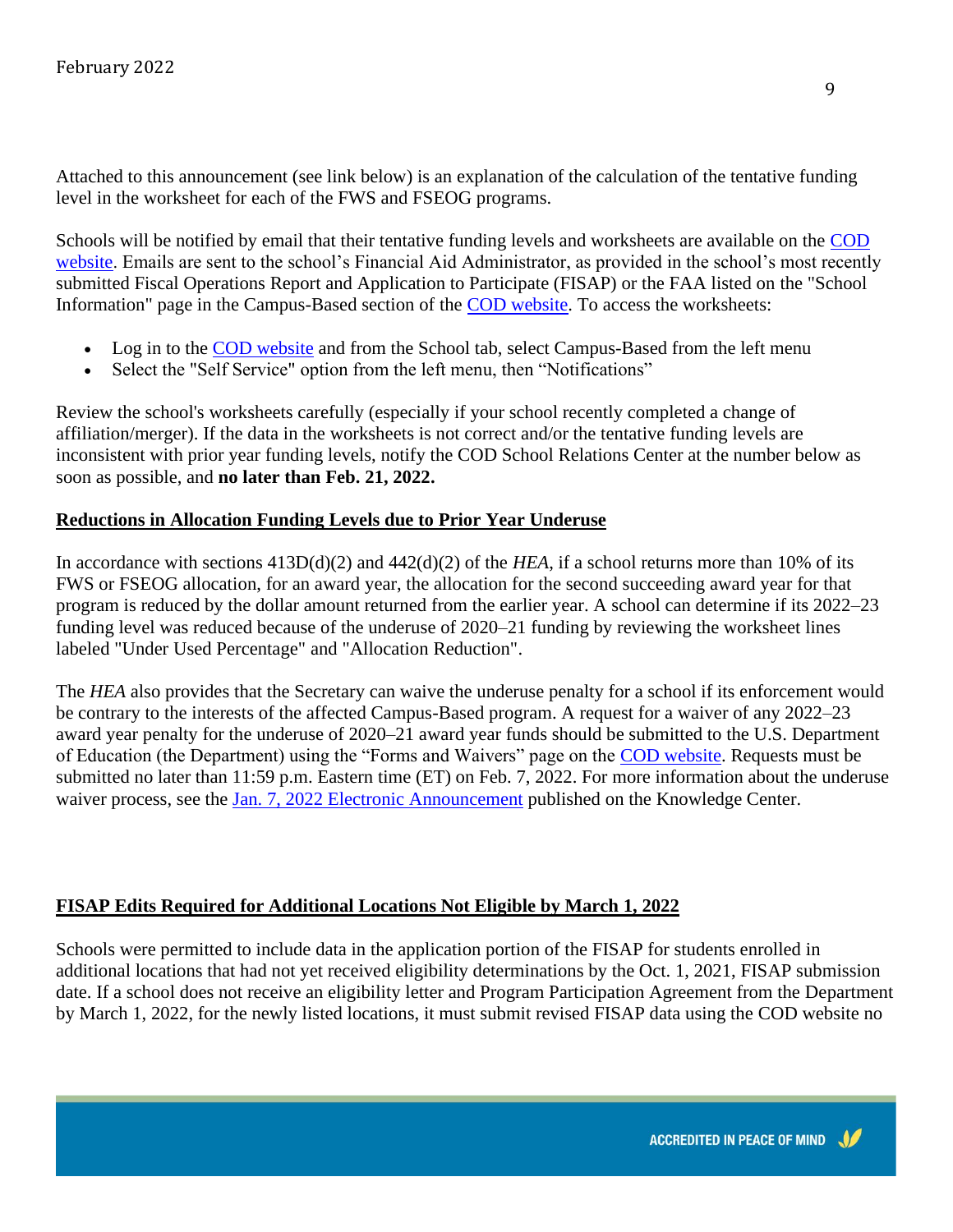later than March 7, 2022. The school's revision must remove all data pertaining to students enrolled at the ineligible locations.

#### **Contact Information**

For additional information about tentative funding levels, contact the COD School Relations Center at 1-800- 848-0978. You may also email [CODSupport@ed.gov.](mailto:CODSupport@ed.gov)

[https://fsapartners.ed.gov/knowledge-center/library/electronic-announcements/2022-01-25/tentative-2022-23](https://fsapartners.ed.gov/knowledge-center/library/electronic-announcements/2022-01-25/tentative-2022-23-funding-levels-campus-based-programs) [funding-levels-campus-based-programs](https://fsapartners.ed.gov/knowledge-center/library/electronic-announcements/2022-01-25/tentative-2022-23-funding-levels-campus-based-programs)

## *ANNUAL STUDENT LOAN ACKNOWLEDGMENT- BORROWER COMPLETION NOT REQUIRED FOR 2022-23 AWARD YEAR AND BEYOND*

In a [Nov. 21, 2019 Electronic Announcement,](https://fsapartners.ed.gov/knowledge-center/library/electronic-announcements/2019-11-21/informed-borrowing-confirmation-modification-approved-master-promissory-note-confirmation-processes-operational-impacts-schools-and-preliminary-cod-system-information) FSA informed schools about a change to the approved *Master Promissory Note* (MPN) confirmation processes. The Annual Student Loan Acknowledgment process would require student and parent borrowers to view how much they currently owe in federal student loans, and to acknowledge that they have seen this amount before a school can make the first disbursement of the first Direct Loan that a student or parent borrower receives for each new award year.

#### **Important UPDATE:**

The Annual Student Loan Acknowledgment process continues to be available on StudentAid.gov. However, borrower completion of the Annual Student Loan Acknowledgment prior to disbursement will not be required for the 2022–23 award year and beyond.

Per existing business rules of the Common Origination and Disbursement (COD) System, schools will continue to receive information about a borrower's completion of the Annual Student Loan Acknowledgment process on StudentAid.gov. However, disbursement records submitted to the COD System prior to the completion of the Annual Student Loan Acknowledgment will not be rejected any longer.

Schools must adjust borrower notifications and make system modifications, as appropriate, to reflect that the Annual Student Loan Acknowledgment is not required.

[https://fsapartners.ed.gov/knowledge-center/library/electronic-announcements/2022-01-21/annual-student-loan](https://fsapartners.ed.gov/knowledge-center/library/electronic-announcements/2022-01-21/annual-student-loan-acknowledgment-borrower-completion-not-required-2022-23-award-year-and-beyond)[acknowledgment-borrower-completion-not-required-2022-23-award-year-and-beyond](https://fsapartners.ed.gov/knowledge-center/library/electronic-announcements/2022-01-21/annual-student-loan-acknowledgment-borrower-completion-not-required-2022-23-award-year-and-beyond)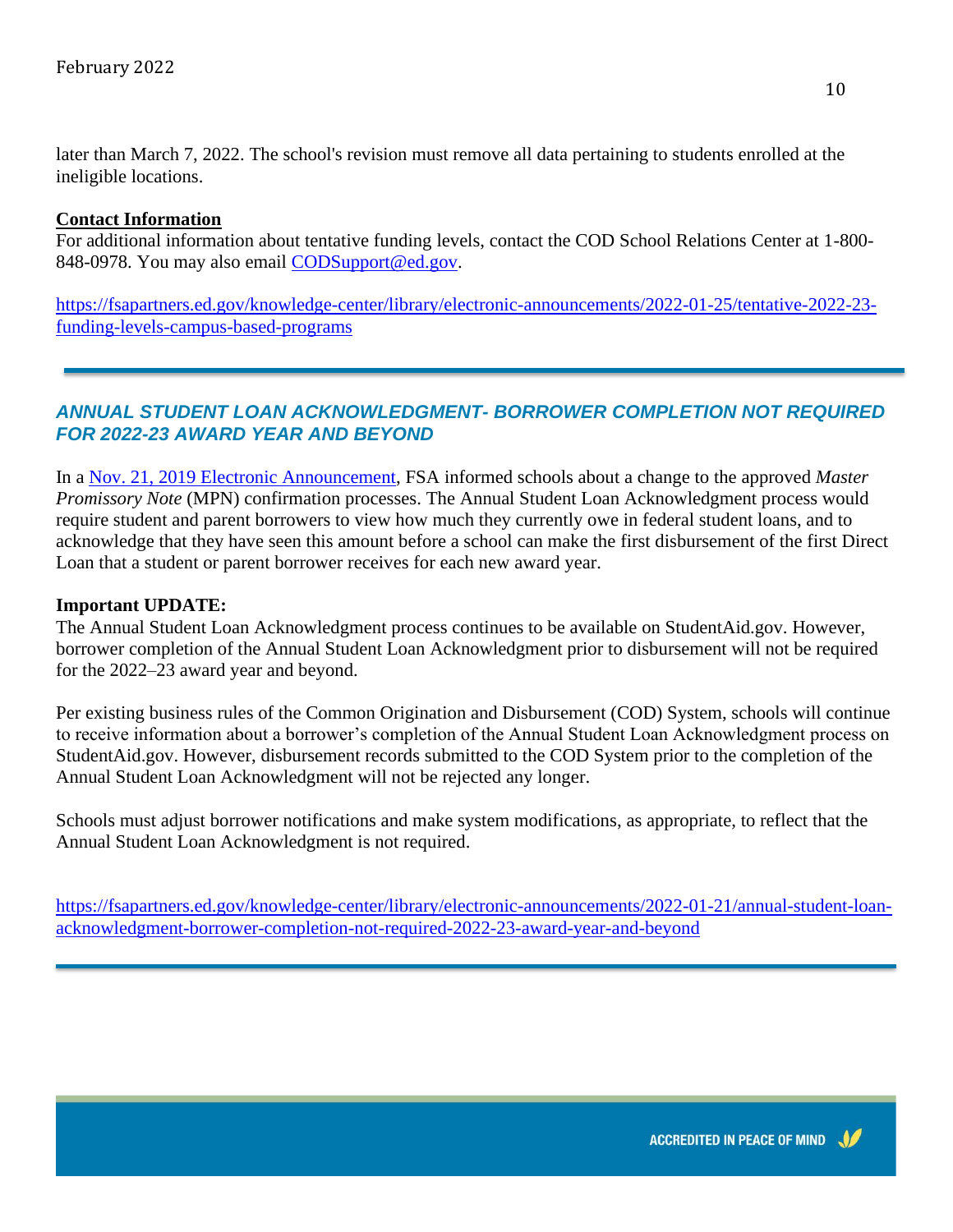## *USE OF FAFSA DATA TO ADMINISTER FEDERAL PROGRAMS*

In a Dear Colleague letter published January 20, 2022, the U.S. Department of Education intends to explain how and under what conditions FAFSA data may be used to help inform students of benefits and opportunities that may be available to them. Institutions are reminded of recently issued designations under Section 483(a)(3)(E) of the Higher Education Act of 1965, as amended (20 U.S.C. 1090(a)(3)(E)), that permit IHEs to use Federal Application for Student Aid (FAFSA®) data to aid in the administration of several Federal benefits described within the announcement. It is also important to ensure that the data is being used appropriately and in ways that do not violate a student's privacy rights. IHEs should limit their FAFSA data use to what is required to inform their student population about these benefits, and, if needed, provide to a student to verify their eligibility for these benefits.

This designation represents an opportunity to help students obtain Federal benefits for which they may be eligible. ED encourages IHEs to coordinate with campus stakeholders, such as student organizations, financial aid administrators, faculty and staff advisors, or student life groups, to broadly inform their student population about the range of benefits for which they may be eligible. In doing so, IHEs must follow requirements under the Family Educational Rights and Privacy Act (FERPA) and any other applicable privacy law for the disclosure of a student's FAFSA data to campus stakeholders or any other third parties.

### **Below is a list of federal benefit programs that IHEs may provide information about using students' FAFSA data**

- Child Tax Credit
- Recovery Rebate Credit/Economic Impact Payment
- Supplemental Nutrition Assistance Program (SNAP)
- Affordable Connectivity Program
- Health Insurance Enrollment

#### **Other Federal Assistance**

- Unemployment Insurance
- Housing Assistance

For a complete breakdown of how your students may be eligible for the programs mentioned above, click on the complete Dear Colleague letter here: [https://fsapartners.ed.gov/knowledge-center/library/dear-colleague](https://fsapartners.ed.gov/knowledge-center/library/dear-colleague-letters/2022-01-20/use-fafsa-data-administer-federal-programs)[letters/2022-01-20/use-fafsa-data-administer-federal-programs](https://fsapartners.ed.gov/knowledge-center/library/dear-colleague-letters/2022-01-20/use-fafsa-data-administer-federal-programs)

## *REPORTING STUDENT LOAN INTEREST PAYMENTS FOR 2021*

With tax time quickly approaching, FSA released an Electronic Announcement regarding their reporting of student loan interest payments. If a borrower made federal student loan payments in 2021, the borrower may be eligible to deduct a portion of the interest paid on the borrower's 2021 federal tax return. Student loan interest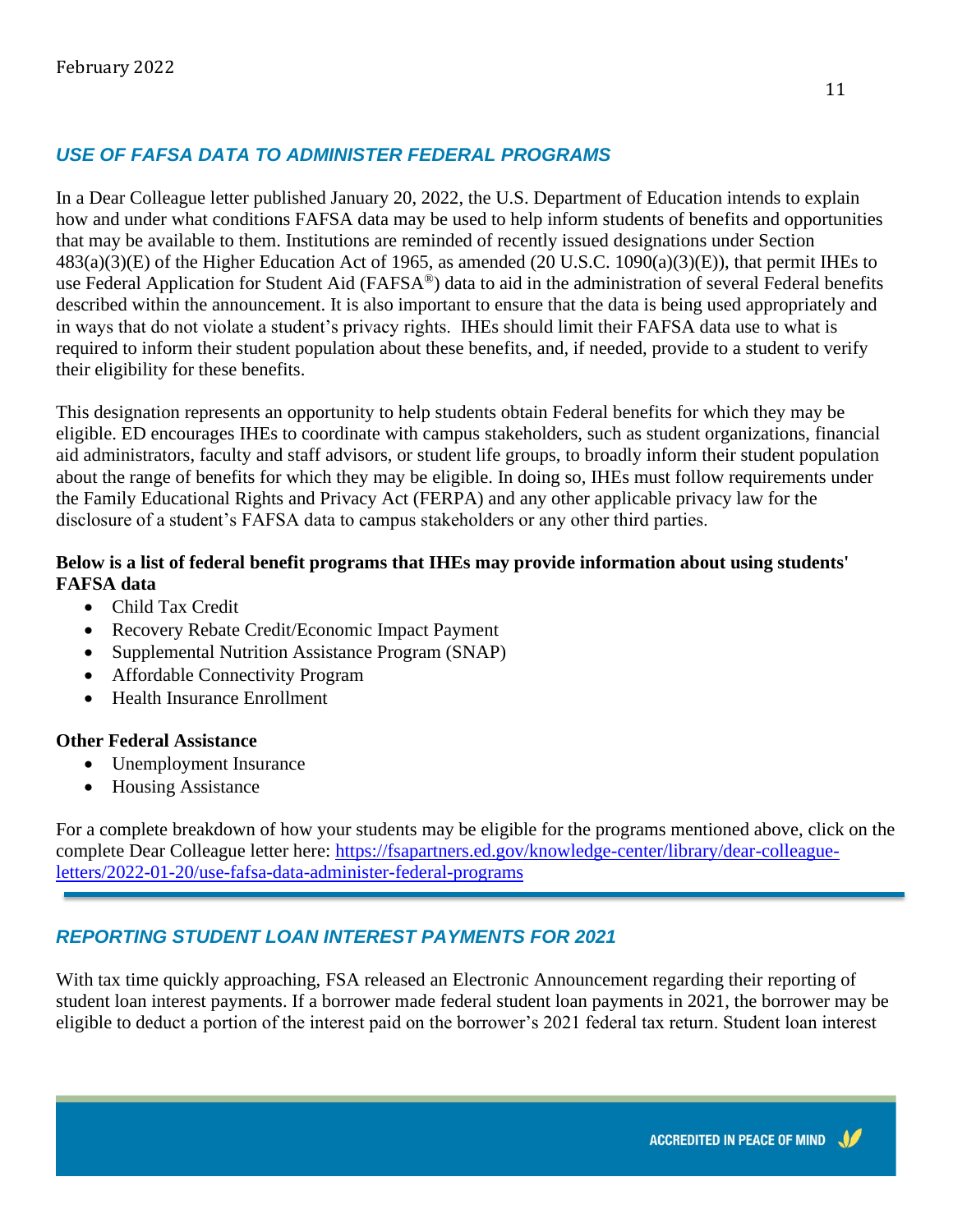payments are reported to both the Internal Revenue Service (IRS) and the borrower on IRS Form 1098-E, Student Loan Interest Statement.

The announcement provides the following information about reporting student loan interest for 2021 through three basic questions and answers.

#### **Under what circumstances do federal loan servicers report interest payments on IRS Form 1098-E?**

As required by the IRS, federal loan servicers must report payments on IRS Form 1098-E by Jan. 31, 2022 if the interest received from the borrower in the tax year was \$600 or more.

If a borrower paid less than \$600 in interest to a federal loan servicer during the tax year, the borrower may visit his or her servicer's website for the exact amount of interest paid during the year and, if needed, to request a 1098-E.

#### **How many 2021 1098-E's should a borrower expect to receive?**

Most borrowers who paid \$600 or more in interest during 2021 will receive one 1098-E. Borrowers who had multiple servicers in 2021 may receive two or more 1098-E's. If a borrower has questions about 2021 1098-E's, direct the borrower to his or her current federal loan servicer's website for assistance.

#### **What are the different scenarios that may apply to 2021 1098-E dissemination?**

The two scenarios outlined below cover the vast majority of federal student loan borrowers:

- 1. **Borrower's Current Servicer Was Only Servicer in 2021:** In this case, a borrower's current federal loan servicer will provide the borrower with a copy of his or her 1098-E if the interest paid in 2021 was \$600 or more. The servicer may send the 1098-E to the borrower via U.S. mail or electronically.
- 2. **Borrower Had Multiple Servicers in 2021:** In this case, each of a borrower's federal loan servicers will provide the borrower with a copy of his or her 1098-E if the interest paid to the individual servicer in 2021 was \$600 or more. If the interest paid to each individual servicer is less than \$600, but totals \$600 or more across servicers, the borrower may request a 1098-E from those servicers. Each servicer may send the 1098-E to the borrower via U.S. mail or electronically.

\*\*If you are a DJA Client be sure to review our December 2021 Webinar on 1098-T Reporting on the DJA Client Access Portal.

[https://fsapartners.ed.gov/knowledge-center/library/electronic-announcements/2022-01-25/loan-servicing](https://fsapartners.ed.gov/knowledge-center/library/electronic-announcements/2022-01-25/loan-servicing-information-reporting-student-loan-interest-payments-2021)[information-reporting-student-loan-interest-payments-2021](https://fsapartners.ed.gov/knowledge-center/library/electronic-announcements/2022-01-25/loan-servicing-information-reporting-student-loan-interest-payments-2021)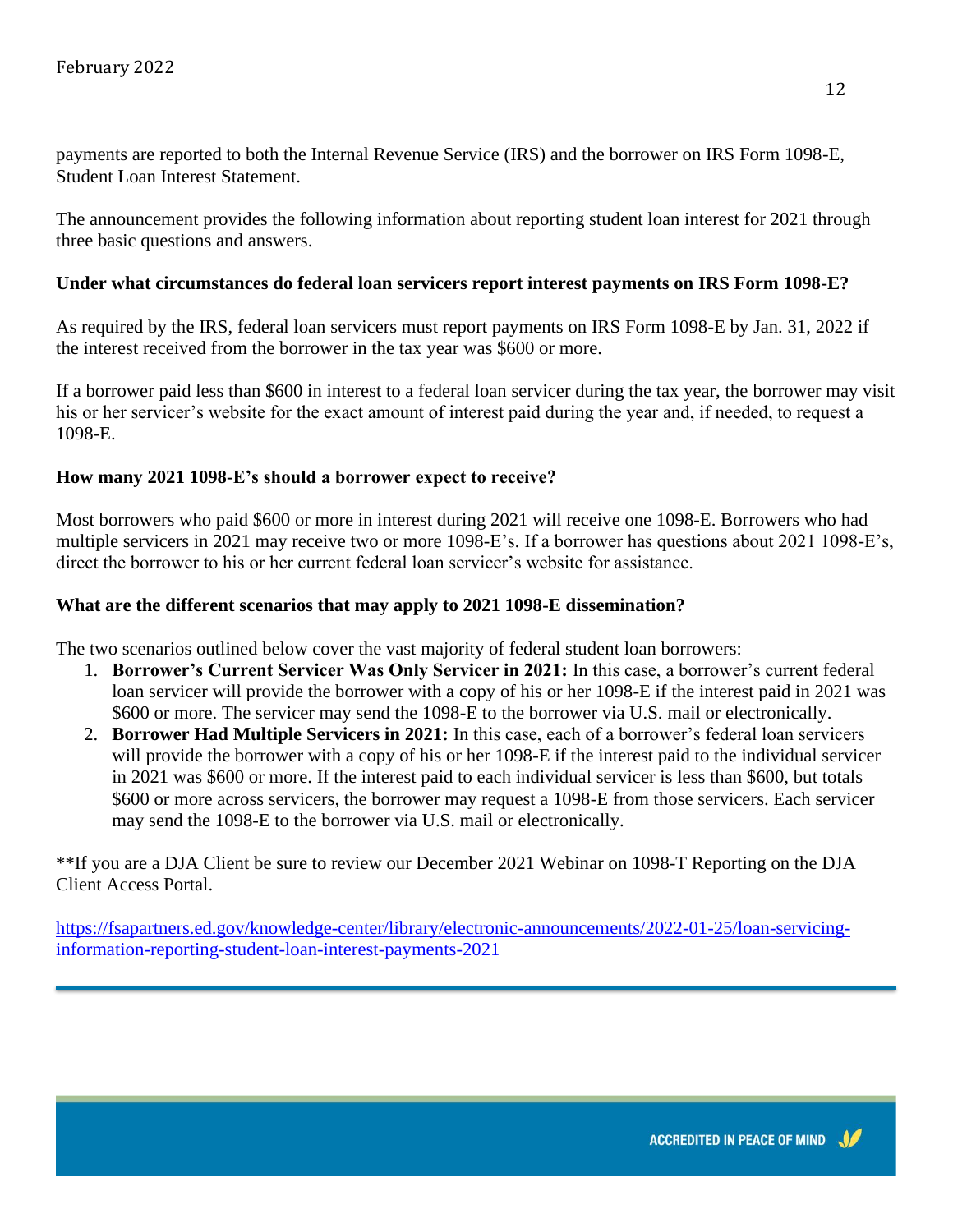## *SUMMARY OF UPCOMING DEADLINES*

#### **Deadline Reminder: Perform Mandatory SAIG Software Upgrade and Install EDConnect Security Patch by February 20, 2022**

To comply with an important federal mandate to improve email and web security, the latest version of Student Aid Internet Gateway (SAIG) software—EDconnect or TDClient—must be installed by all users. As we have previously described in multiple Electronic Announcements, the deadline to upgrade is **Feb. 20, 2022**. After Feb. 20, older versions of EDconnect and TDClient will no longer connect to the SAIG and cannot be used to send/receive transmissions.

[https://fsapartners.ed.gov/knowledge-center/library/electronic-announcements/2022-01-28/deadline-reminder](https://fsapartners.ed.gov/knowledge-center/library/electronic-announcements/2022-01-28/deadline-reminder-perform-mandatory-saig-software-upgrade-and-install-edconnect-security-patch-feb-20-2022)[perform-mandatory-saig-software-upgrade-and-install-edconnect-security-patch-feb-20-2022](https://fsapartners.ed.gov/knowledge-center/library/electronic-announcements/2022-01-28/deadline-reminder-perform-mandatory-saig-software-upgrade-and-install-edconnect-security-patch-feb-20-2022)

#### **Deadline Reminder: 2022-23 Underuse Penalty Waiver for the Campus-Based Programs is February 7, 2022**

The deadline to request a waiver of the 2022–23 award year penalty of FWS and FSEOG for the underuse of 2020–21 award year funds is Feb. 7, 2022. This deadline was announced in the ["Campus-Based Deadline Dates](https://fsapartners.ed.gov/knowledge-center/library/federal-registers/2021-01-26/campus-based-deadline-dates-notice-2021-22-award-year)  [Notice for the 2021–22 Award Year,](https://fsapartners.ed.gov/knowledge-center/library/federal-registers/2021-01-26/campus-based-deadline-dates-notice-2021-22-award-year)" published in the *Federal Register* on Jan. 26, 2021 (86 FR 7075).

A school can determine if it is subject to an underuse penalty by reviewing its most recent Fiscal Operations Report and Application to Participate (FISAP) or Campus-Based Tentative Funding Worksheet for 2022–23 (see sections below). The school may submit an underuse penalty waiver request if the school is able to explain that the underuse was due to circumstances beyond its control and why those circumstances are not expected to recur.

[https://fsapartners.ed.gov/knowledge-center/library/electronic-announcements/2022-01-07/reminder-deadline-](https://fsapartners.ed.gov/knowledge-center/library/electronic-announcements/2022-01-07/reminder-deadline-2022-23-underuse-penalty-waiver-campus-based-programs-feb-7-2022)[2022-23-underuse-penalty-waiver-campus-based-programs-feb-7-2022](https://fsapartners.ed.gov/knowledge-center/library/electronic-announcements/2022-01-07/reminder-deadline-2022-23-underuse-penalty-waiver-campus-based-programs-feb-7-2022)

## *COMPLIANCE CORNER PELL GRANT PROGRAM RECONCILIATION*

#### **Pell Grant Reconciliation Defined**

Pell Grant Reconciliation is the process by which a school reviews and compares Pell Grant data recorded on the Department of Education's (the Department's) systems with the information in the school's internal records. This process should be performed on a regular basis and is recommended at least monthly.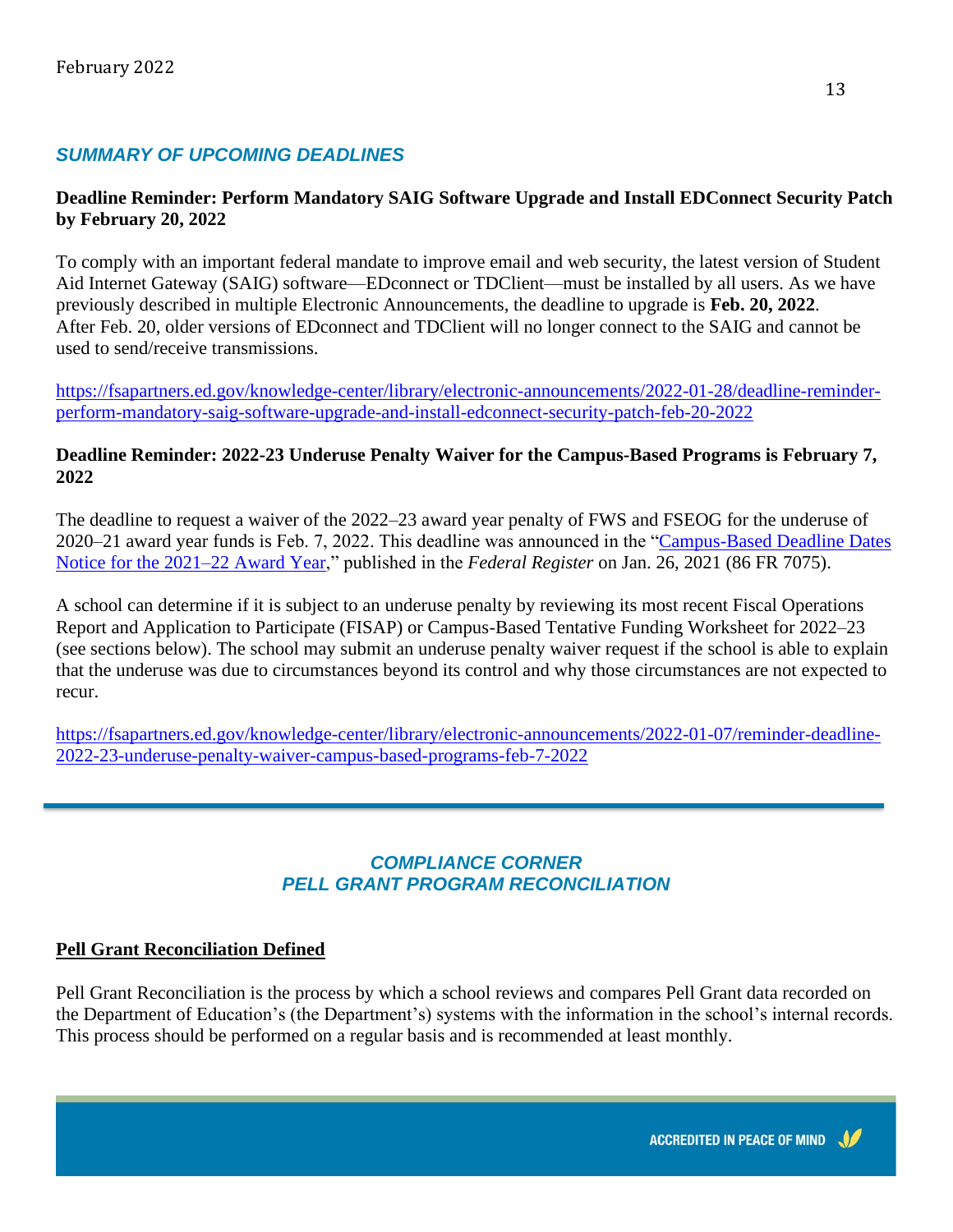There are two types of reconciliation, which can be performed separately or simultaneously during the month, including:

#### • **Internal Reconciliation**

This is the process where the business and financial aid offices compare disbursement transactions (actual disbursements and adjustments) and related cash transactions (Drawdowns, Drawdown Adjustments, Refunds of Cash, and Returns). If discrepancies are found, the school must document and resolve them in a timely manner.

#### • **External Reconciliation**

The school compares its reconciled internal records to the Department's records of funds received and returned, and disbursements and cash balances from the Common Origination and Disbursement (COD) System. At a minimum, this reconciliation must be completed at least monthly to ensure that data is correct in all systems and that cash management and disbursement reporting timelines are being met. The Department offers various tools to assist you with external reconciliation. For more information, see the attachment to this announcement.

Schools may perform Internal and External Reconciliation in either order. However, if you have completed internal reconciliation first, you will have fewer discrepancies to resolve when you perform the external reconciliation.

It is very important for schools to maintain good communication between the Business Office and the Financial Aid Office to successfully reconcile both internally and externally. Reconciliation is a shared responsibility. It requires joint action by the Financial Aid and Business Office to identify discrepancies and any missing data, and to correct these in a timely manner.

Schools should document their reconciliation process and the resolution of any identified discrepancies.

### **Final Reconciliation of a Pell Grant Award Year**

In addition to regular monthly reconciliation of Pell Grant data, a final reconciliation should be performed as soon as possible after final scheduled disbursements have been made for the award year. This final reconciliation should ensure that all data is correct, and the Total Net Drawdowns equals the Net Accepted and Posted Disbursements (NAPD), in the COD System (Cash >NAPD balance should equal \$0.00). This process must be performed within the applicable data submission (closeout) deadline (defined below), as well as immediately following processing of any additional data by the school (for example, eligible late disbursements or disbursement adjustments made within regulatory timeframes, but which occur after the data submission deadline). There are two deadlines which impact this process: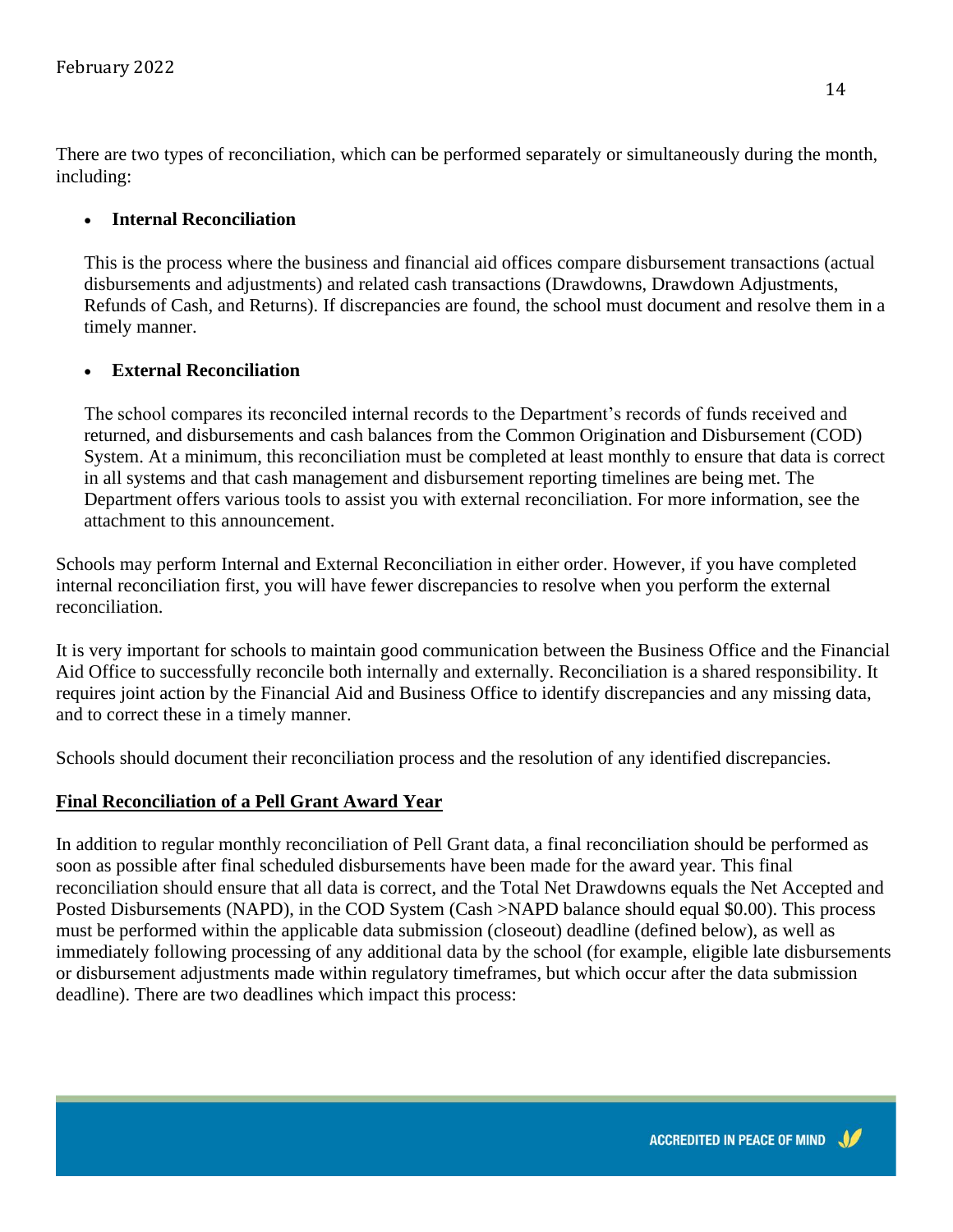- Data Submission (Closeout) Deadline The data submission (closeout) deadline is published annually in a Federal Register Notice. It is generally the end of September following the end of the award year. For example, the 2021–22 award year will close on Sept. 30, 2022. After this date, the COD System will not accept upward award or upward disbursement adjustments without prior approval for an extension to the established data submission (closeout) deadline (downward adjustments will continue to be accepted without an extension). If your school needs to request an extension to the data submission deadline, this request must be submitted via the COD website at [https://cod.ed.gov.](https://cod.ed.gov/)
- Funding Cancellation Deadline Pell Grant funding availability is canceled five years after the data submission (closeout) deadline for the award year. For example, for the 2016–17 Federal Pell Grant award year (July 1, 2016 - June 30, 2017), the funding cancellation date is Sept. 30, 2022 [2017 +  $5 =$ 2022]. After that time, schools will be unable to draw down or adjust further funds via the G5 website (although refunds of cash will still be accepted), and the COD System will be completely closed to any further award or disbursement processing for that award year. As such, schools must complete all final reconciliation activities well before this final deadline and in accordance with disbursement reporting timelines and the data submission (closeout) deadline defined above.

**Note**: For Pell 2016–17 and forward your school can confirm closeout via the School Balance Confirmation page on the COD website once your school has completed its final reconciliation and reached a \$0.00 Cash>NAPD.

\*\*If you are a DJA client and contract with us for Pell Grant, feel free to contact your Account Representative with any questions you might we have. They can either answer them directly or connect you to a member of our Reconciliation Team.

If you have questions about Pell Grant Reconciliation and are not a DJA contact, we'd love to chat with you on the services we provide and how we can assist you as well. Please contact our Director of Client Services, Kristi Cole, at 1-800-242-0977 or at [kcole@gotodja.com.](mailto:kcole@gotodja.com) For other questions, please contact the COD School Relations Center at 1-800-848-0978 or direct emails to [CODSupport@ed.gov.](mailto:CODSupport@ed.gov)

To view this Electronic Announcement and also Frequently Asked Questions and Answers on Pell Grant Program Reconciliation, visit this link: [Federal Student Aid: Pell Grant Program Reconciliation.](https://fsapartners.ed.gov/knowledge-center/library/electronic-announcements/2022-01-28/federal-pell-grant-program-reconciliation)

## *DJA CALENDAR*

## *DJA MONTHLY WEBINARS*

## *Consumer Information and Disclosures – Wednesday, February 2, 2022: 11 a.m. CST*

*NOTE*: There may be a difference between DJA local time and your time zone. To determine your time zone